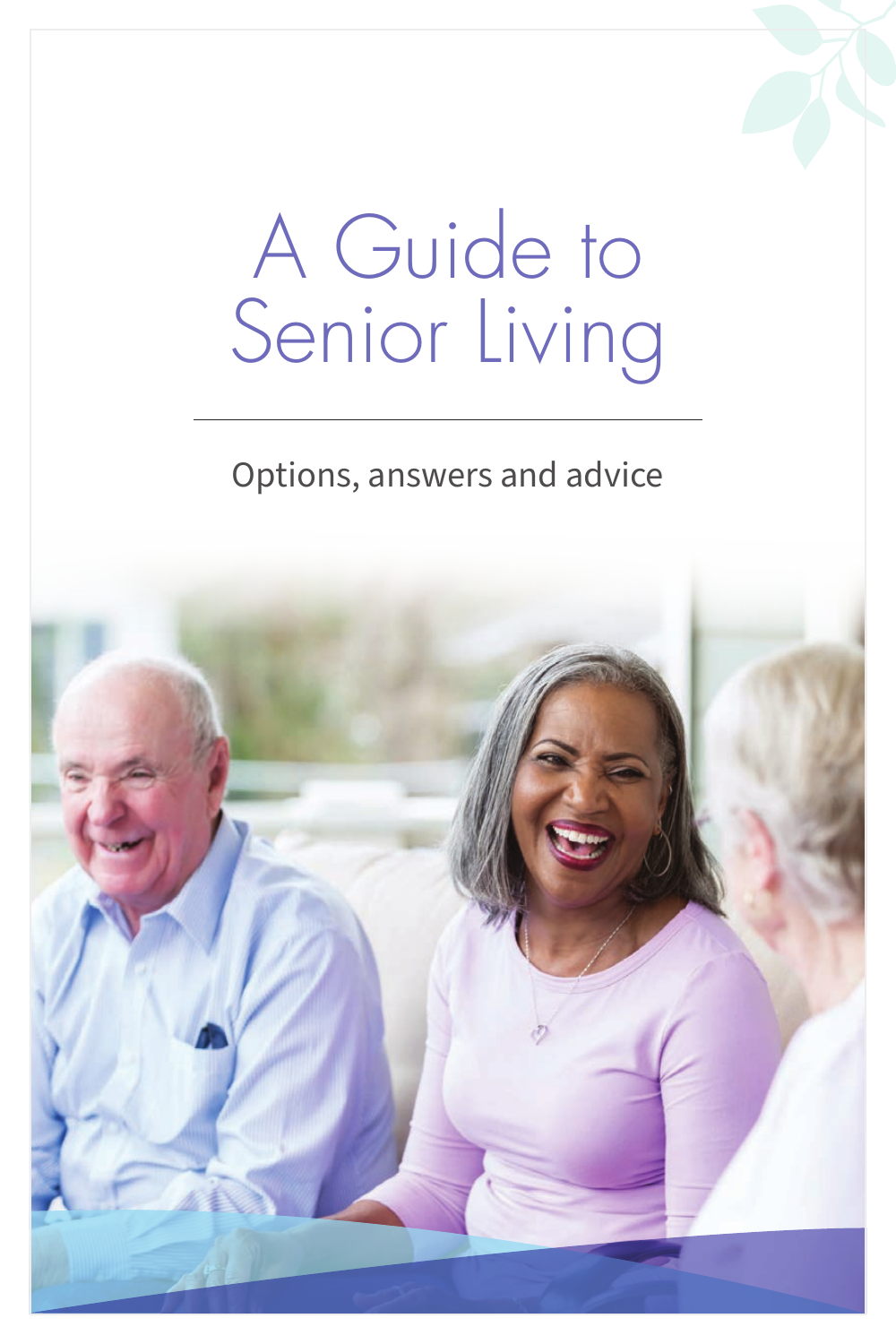## Table of Contents When you're considering the transition to

senior living, there's a lot to think through. When's the right time to make the move? Which community is right for you? What level of care do you need? And how will you pay for it? It can feel a bit overwhelming.

You are not alone. This guide, in conjunction with our trusted advisors, can help answer your questions and lead you to a decision that's right for you and your family.

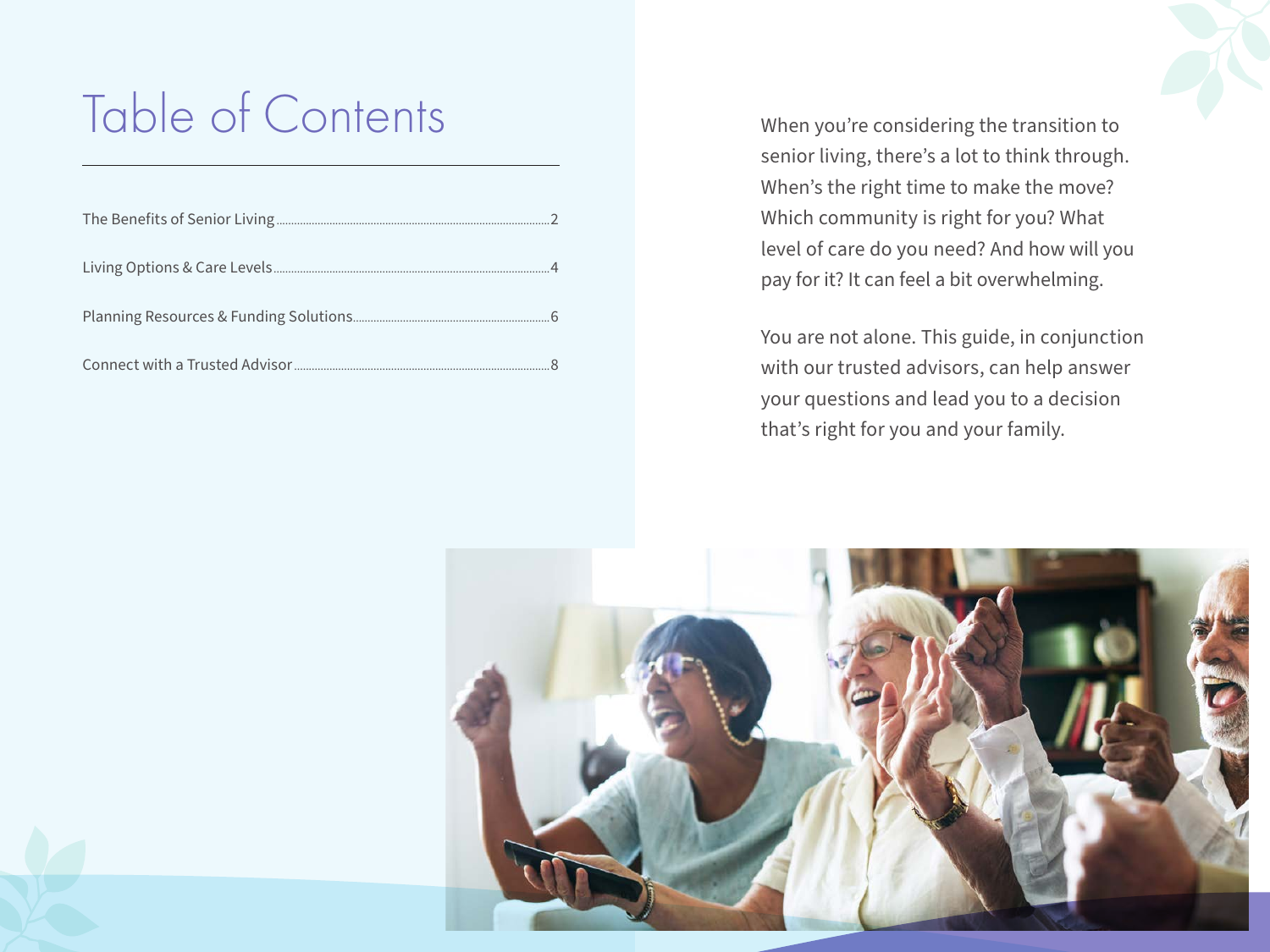### The Benefits of a Senior Living **Community**



#### **Active Social Life**

Senior communities can give you a sense of belonging and keep you engaged. Neighbors can quickly become friends as you share a game, coffee or a simple laugh.

#### **Engaging Community Activities**

There are plenty of opportunities for fun, including on-site, organized activities and social outings. Happy hours, clubs, wellness classes and more can keep you busy, fit and involved.

#### **Specialized Apartments**

Come home to a private apartment that is built with seniors in mind. You can say good-bye to home maintenance and relax knowing you get the support you need.

#### **Fresh and Healthy Dining**

It's easy and stress-free to eat prepared meals that are as healthy as they are delicious—even if you have special dietary needs.

#### **Handy Housekeeping**

Take the stress out of day-to-day life with convenient services like cleaning and linen care.

#### **Reliable Transportation**

The ability to schedule transportation gives you the freedom to get where you need, safely and without worry.

#### **Individualized Care Plans**

If you need additional care, many communities have assisted living options that provide care plans tailored to specific needs, including medication management, nutrition counseling and personal care services—all with 24/7 emergency assistance.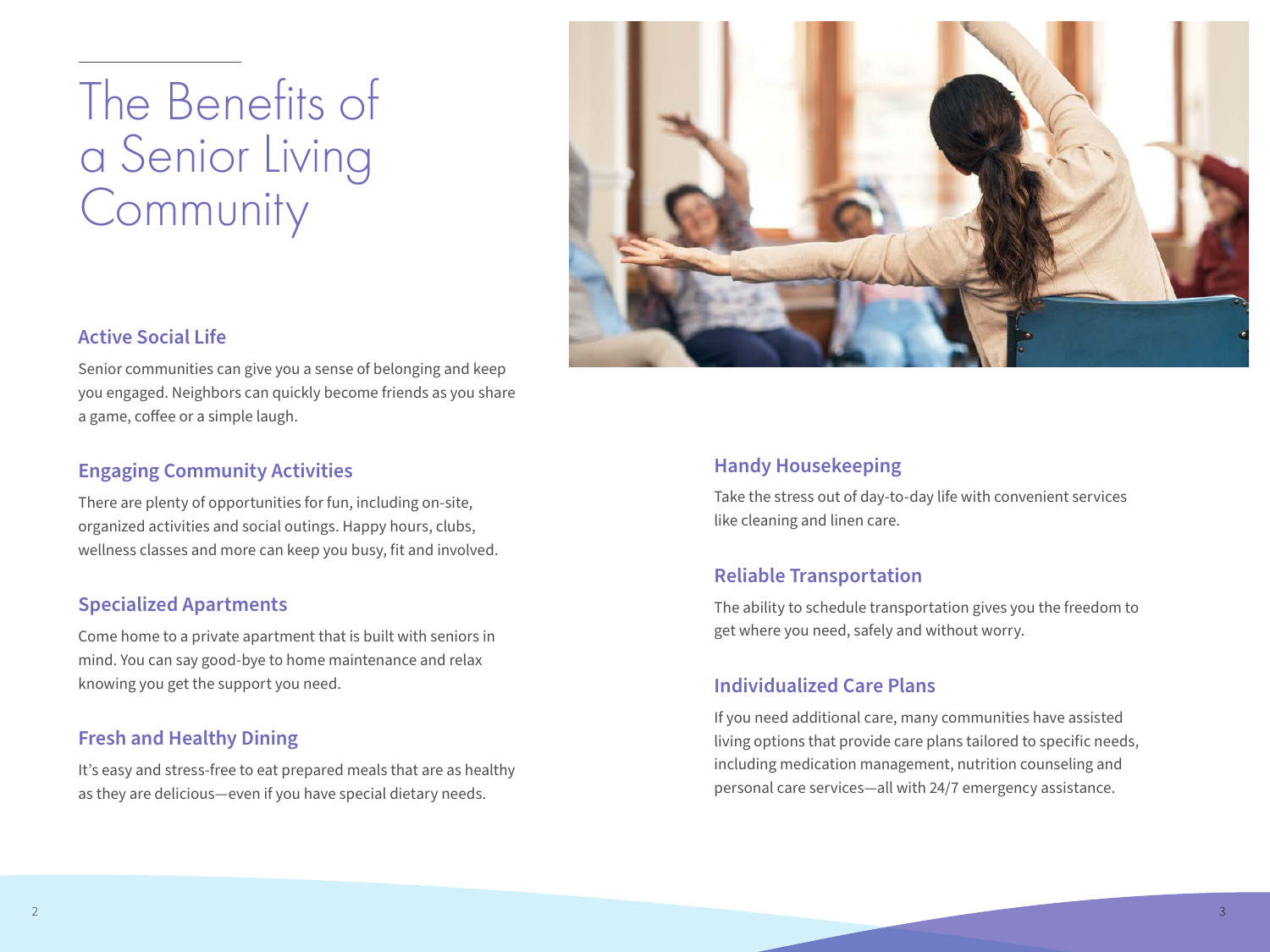### Living Options & Care Levels

Today's senior communities provide a variety of living options and care levels catered to residents' individual needs. This allows residents to choose the right amount of support and services to help them live happy, safe and fulfilling lives. The right option for you might change over time, and a senior community can help you with that evolution.

#### **Independent Living**

Independent living combines the ease and comfort of community life with the independence of a private apartment. Whether volunteering, gardening or enjoying an evening at a local theater, residents come and go as they please, engaging in the passions they enjoy most. Plus, there is convenient access to restaurant-style dining, scheduled transportation and fun community activities.

This option is ideal for seniors who seek a simpler, relaxing lifestyle but do not require around-the-clock assistance, though staff members are available 24/7. Residents can expect to meet with staff prior to moving in and then periodically as needed to evaluate ongoing care needs.



#### **Assisted Living**

Assisted living communities provide 24-hour staffing and access to care while allowing residents to maintain their independence. Residents can enjoy restaurant-style dining as well as fun, engaging community activities. Trained staff can provide help with personal care, such as medication management, bathing, dressing and grooming assistance, as well as housekeeping, laundry, scheduled transportation and referrals for health care services as needed.

Assisted Living Continued...

This may be the best option when more personal care services are needed, but the around-the-clock medical care and supervision of a nursing home are not. Residents can expect a thorough evaluation for staff to create a care plan tailored to their individual needs.



#### **Memory Care**

Memory care is a specialized program with trained staff dedicated to help people who have Alzheimer's or other types of dementia. Residents live in a loving environment that is designed to preserve their dignity. By offering sensory care-based programming and helping residents develop daily routines, staff help residents get the most out of life.

Sonida Senior Living communities proudly offer Magnolia Trails ™ , a specialized memory care program in a homelike environment. By focusing on five pillars of care, we create a distinct approach to serving memory care residents. Learn more at **sonidaseniorliving.com/magnoliatrails** .



#### **Temporary Stay**

Sometimes called a respite care, temporary stay is available for seniors who need extra support and monitoring for a short period—such as when recovering from a surgery or injury, or while a caregiver is away.

This is also a great way to experience life firsthand at a senior living community. During a temporary stay, individuals enjoy a spacious, private apartment and have access to all of the community's amenities and services.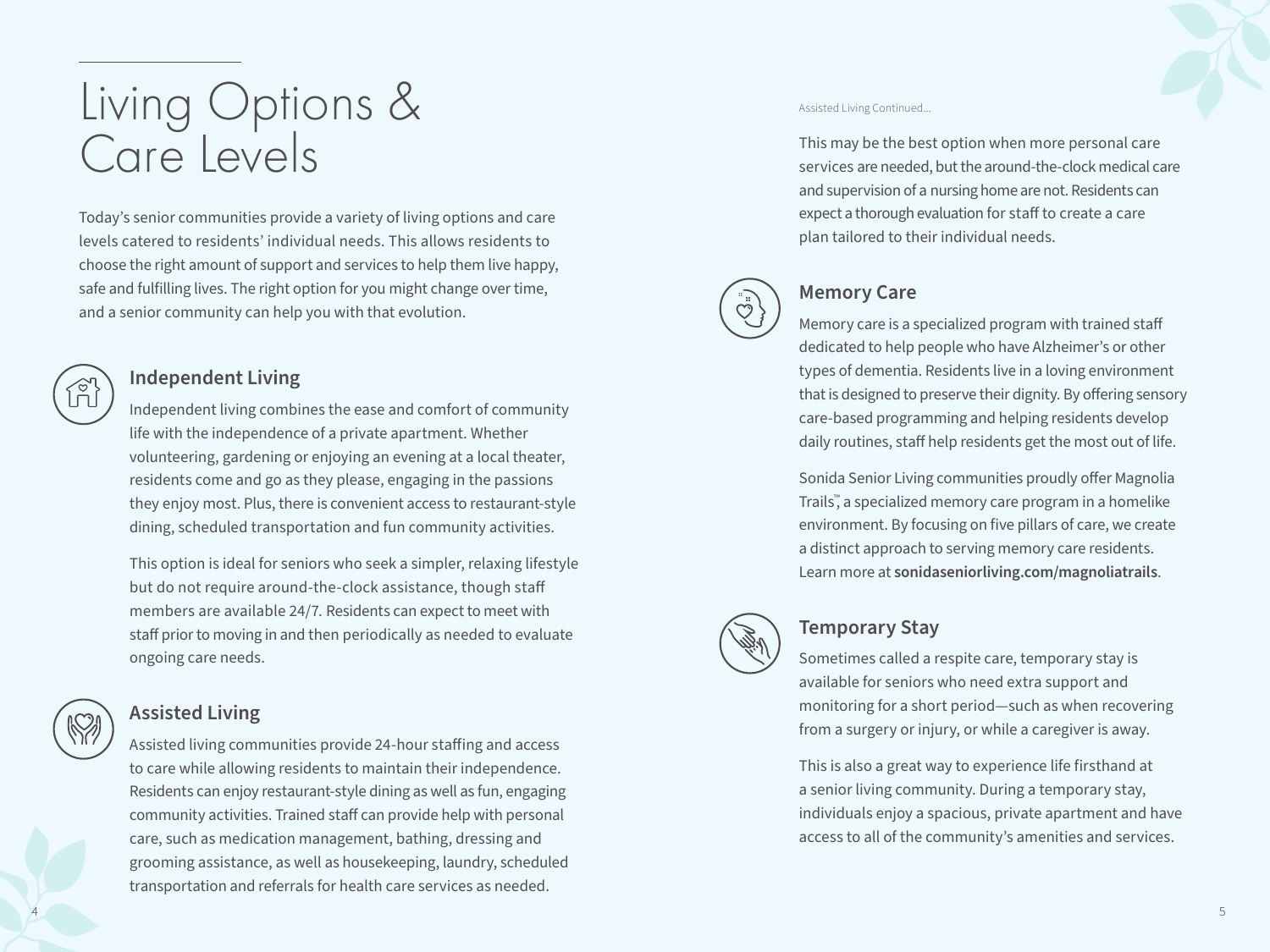## Planning Resources & Funding Solutions

Senior living communities can seem expensive, but the price includes many wonderful benefits. Plus, if qualified, there are resources to help you with planning and paying for senior care. These options can provide you and your family the funds you need to access living in a senior community and give you financial peace of mind.

#### **What's included?**

Here are some of the community benefits and services you may receive as part of your monthly payment.

- Dining Services
- Scheduled Transportation
- Housekeeping
- Laundry
- Home Maintenance
- Utilities
- Cable and Internet
- Lawn Maintenance
- Snow Removal (where applicable)
- 24-hour Emergency Monitoring
- Engaging Activity Programming
- Community Events
- On-site Fitness Rooms (or wellness programming)

#### **Veteran Aid & Attendance Benefit**

The Veterans Aid and Attendance (A&A) Benefit provides benefits that reduce the cost of care for qualified veterans and surviving spouses who require assisted living. The amount paid varies, so we encourage you to consult with an advisor who is authorized by the Veterans Administration.

Learn more at http://militarybenefits.info/veterans-pension-rate-table/.

#### **Convert Your Life Insurance Policy with Life Care Funding**

Life Care Funding may be able to convert your existing life insurance policy into an immediate Life Care Benefit Plan to pay for the cost of senior living care.

**Visit www.lifecarefunding.com or call 1-888-670-7773 to help determine if your life insurance policy can fund your senior care.**

Feeling overwhelmed? Our community representatives are here to help. Visit **sonidaseniorliving.com** to find a community near you.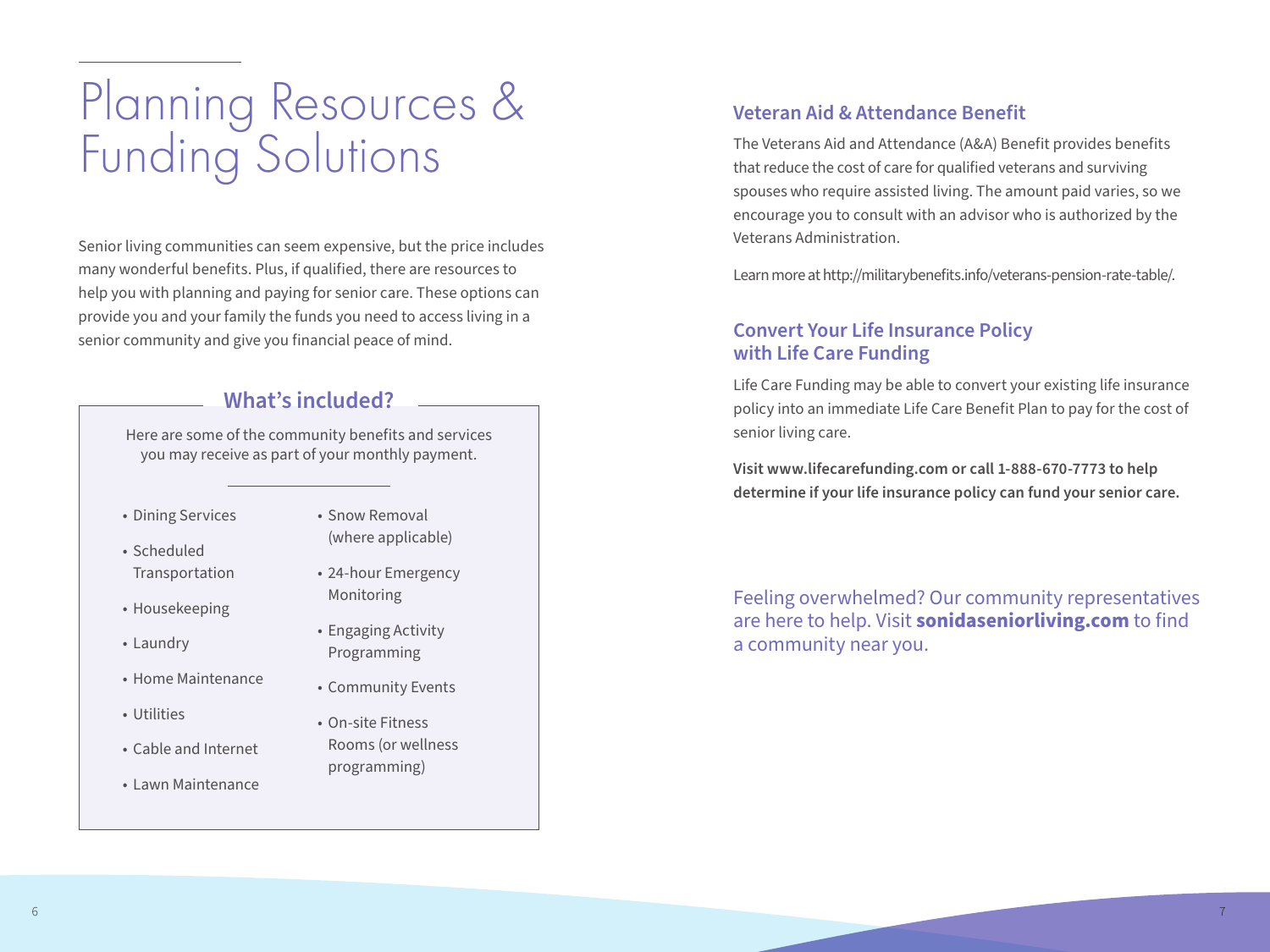### Connect with a Trusted Advisor

When you work with a trusted advisor, you not only get free expert care and guidance, but you get an empathetic, trustworthy partner to walk with you during your entire search and decision process. Together you will work to find the right fit for your next home.

#### **Expert Advice**

Our trusted advisors all have firsthand experience working in our senior living communities. There's no question they can't answer themselves, or they will find the answer for you.

#### **Help from Start to Finish**

From the initial conversation through your move-in day, your trusted advisor is your partner. You can turn to your advisor with questions and seek advice at any time during your search.

#### **Answers You Need**

Your trusted advisor will help you determine the following and more: How do you start the conversation and navigate family dynamics? What's the right level of care and services? What amenities will enhance your loved one's senior living experience? How will you pay for senior living? How can you simplify the move-in process?

### **Easy, 5-step process**

Our straightforward yet thorough process starts with your needs so we can find the right community match.

- **Step 1 -**Determine your needs
- **Step 2 -**Get recommendations
- **Step 3 -**Tour communities
- **Step 4 -**Review options
- **Step 5 -**Enjoy a smooth transition